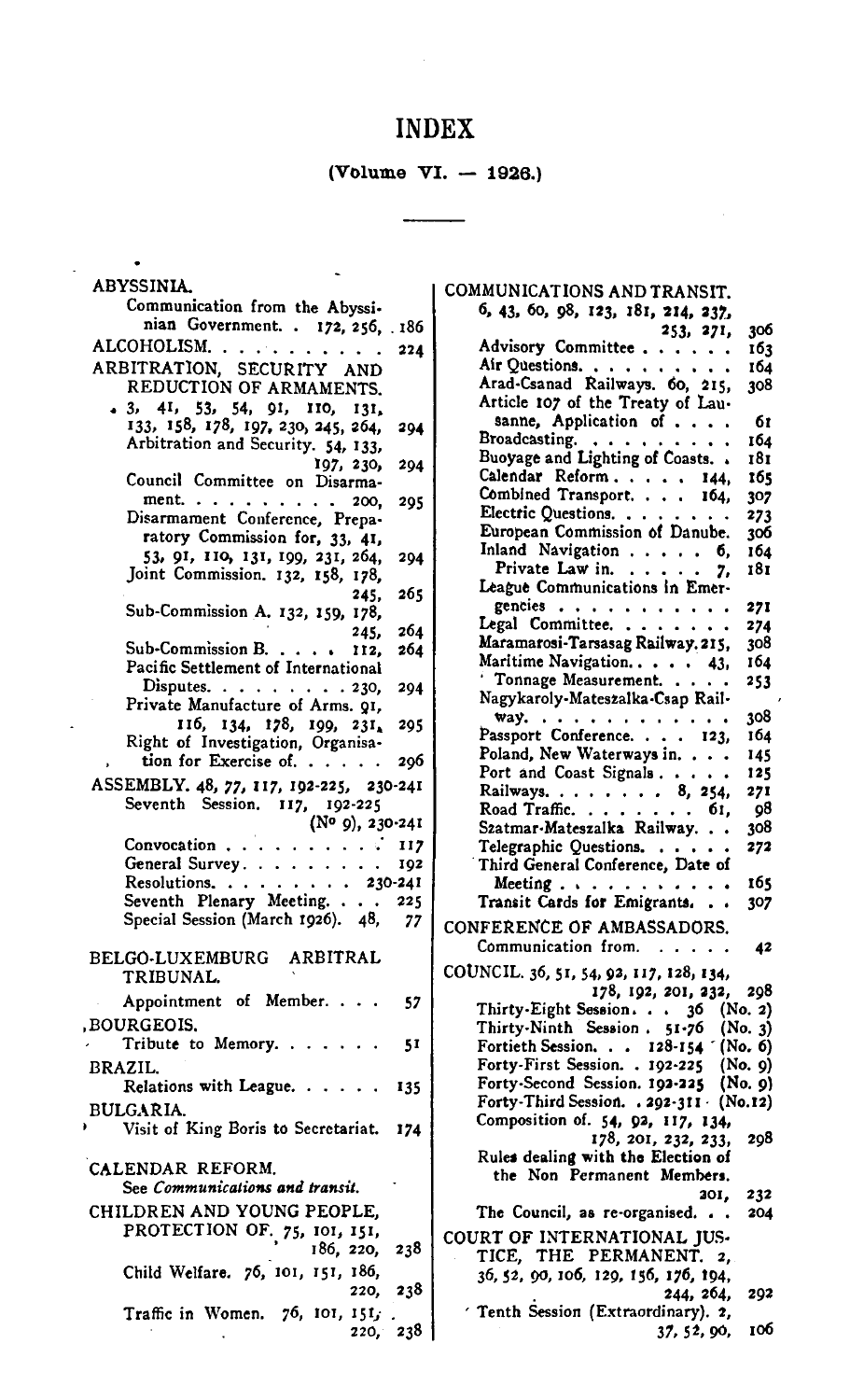|                                                                   |     | 2                                               |  |
|-------------------------------------------------------------------|-----|-------------------------------------------------|--|
|                                                                   |     |                                                 |  |
| Eleventh Session (Ordinary). 129,                                 |     | FINANCIAL ADMINISTRATION OF.                    |  |
| 156,                                                              | 176 | LEAGUE. $\cdots$ $\cdots$ 103, 224,<br>233      |  |
| Appointment of Arbitrator under                                   |     | Budget. 224,<br>233<br>Contributions in Arrears |  |
| Dawes Scheme.                                                     | 130 | 234<br>Legal position of States which do        |  |
| Appointment of Court Represen-                                    |     | not pay their contributions<br>298              |  |
| tative to the Assembly.                                           | 177 | Supervisory Commission. . 103,<br>311           |  |
| Appointment of Experts by Pre-<br>sident of the Court. $\cdots$   |     |                                                 |  |
| Competence of International La-                                   | 3   | GERMANY.                                        |  |
| bour Office with regard to the                                    |     | Question of Admission to League,                |  |
| Work of the Employer, Advisory                                    |     | 281<br>36, 49, 77, 205, 225, 233,               |  |
| Opinion. 53, 57, 129,                                             | 156 | GRECO-BULGARIAN<br><b>FRONTIER</b>              |  |
| Competence of European Commis-                                    |     | INCIDENT. 45, 75, 219,<br>309                   |  |
| sion of Danube, Request for Ad-                                   |     | <b>GRECO-TURKISH FRONTIER DIS-</b>              |  |
| visory Opinion.                                                   | 292 | PUTE. $\ldots$ 45,<br>-74                       |  |
| Deposit with the Court of Inter-                                  |     |                                                 |  |
| national Agreements conferring                                    |     | GREECE.                                         |  |
| Jurisdiction upon it. 2, 40, 52,                                  |     | Visit of Secretary-General.<br>102              |  |
| 90, 131,                                                          | 245 | HEALTH ORGANISATION. 43, 93,                    |  |
| Optional Clause, Acceptance of. 2,                                |     | 120, 137, 179, 207, 234, 247,<br>299            |  |
| 52, 90, 131,                                                      | 244 | Health Committee. 93, 120, 137,                 |  |
| Rules of Court, Amendments.                                       | 176 | 247, 250,<br>299                                |  |
| Second Annual Report                                              | 197 | Anti-Rabies Conference<br>251                   |  |
| Signature of Statute. 244,                                        | 293 | Cancer Commission.<br>248                       |  |
| Sino-Belgian Dispute. $\cdots$ 264,                               | 293 | Causes of Death, List of.<br>25I                |  |
| Summary Procedure, Constitution                                   |     | Epidemiological Intelligence Ser-               |  |
| of Chamber.                                                       | 177 | vice $120, 235,$<br>252                         |  |
| United States and the Court. 40,                                  |     | Singapore Bureau. 121,<br>235                   |  |
| 52, 91, 110, 131, 158,                                            | 177 | West African Bureau.<br>121                     |  |
| Conference of States Signatories.                                 | 194 | German Experts.<br>248                          |  |
| Senate Resolution.                                                | 40  | Health Insurance.<br>252                        |  |
| COVENANT OF THE LEAGUE. 42,                                       |     | Infantile Mortality.<br>250                     |  |
| 55, 92, 120, 162, 206, 207,                                       | 233 | Interchange of Medical Officers.                |  |
| Amendments, Ratification of. 42,                                  |     | 43, 93, 121, 179, 249,<br>252                   |  |
| 92, 120, 162,                                                     | 207 | Japan, Liaison with.<br>120                     |  |
| Interpretation of Covenant. 55,<br>Numbering of Paragraphs of Ar- | 200 | Malaria Commission. 122,<br>250                 |  |
| ticles                                                            |     | Permanent Standards Commission.<br>249          |  |
| DANZIG.                                                           | 233 | Sleeping Sickness Commission. 94.<br>250        |  |
| (See Economic and Financial Or-                                   |     | INTELLECTUAL CO-OPERATION.                      |  |
| ganisation.)                                                      |     | 9, 61, 99, 145, 165, 182, 215, 237,             |  |
| ECONOMIC AND FINANCIAL OR-                                        |     | 308<br>254,                                     |  |
| GANISATION. 6, 58, 94,                                            |     | International Committee 9,<br>165               |  |
| 123,<br>138, 162, 182, 208, 235,                                  |     | National Committees.<br>167                     |  |
| 266,<br>Economic Committee. 59, 180,                              | 300 | Arts and Letters.<br>9                          |  |
| 208,                                                              | 300 | Bibliography.<br>166                            |  |
| 235,<br>Bills of Exchange. 60,                                    | 300 | Chalcographical Institutes, Meet-               |  |
| Customs Formalities.<br>60,                                       | 209 | ing of Representatives.<br>254                  |  |
| Commercial Arbitration.                                           | 208 | Institute of Intellectual Co-opera-             |  |
| Double taxation and Tax Evasion.                                  | 123 | tion. $\cdots$ 10,<br>167                       |  |
| Economic Conference, Preparatory                                  |     | Instruction in Principles and Aims              |  |
| Committee. 94, 144, 209, 236,                                     |     | of League. $\cdots$ $\cdots$ 9, 61,<br>182      |  |
| 266,                                                              | 300 | Intellectual Property<br>165                    |  |
| Economic Crises.                                                  | 60  | International Meteorological Of-                |  |
| False Customs Declarations.<br>60.                                | 200 | fice<br>167                                     |  |
| Financial Committee. 58, 138,<br>209,                             |     | Students' Organisations, Meeting                |  |
| 236,                                                              | 301 | of Representatives<br>99                        |  |
| Financial Reconstruction of Aus-                                  |     | Unification of Private Law, Ins-                |  |
| tria. 6, 58, 138, 210, 236,                                       | 303 | titute of 9,<br>62                              |  |
| Financial Reconstruction of Hun-                                  |     | University Relations.<br>166                    |  |
| gary. $58$ , 140, 210, 236,                                       | 306 | INTERNATIONAL ENGAGEMENTS                       |  |
| Financial Situation of Danzig.                                    |     | 5, 41, 55, 56, 92, 119, 136, 161,               |  |
| 180, 213,                                                         | 302 | 179, 206, 233, 247, 266,<br>297                 |  |
| Financial Situation of Estonia.                                   | 301 | Accessions and Ratifications. 42,               |  |
| Forged Currency.<br>143, 305<br>Settlement of Refugees.           |     | 56, 92, 119, 136, 207, 266,<br>298              |  |
| (See Rejugees.)                                                   |     | Admissibility of Reservations to                |  |
|                                                                   |     | Conventions $\ldots$ $\ldots$ $\ldots$ .<br>55  |  |

 $\frac{1}{2}$  - 2 -